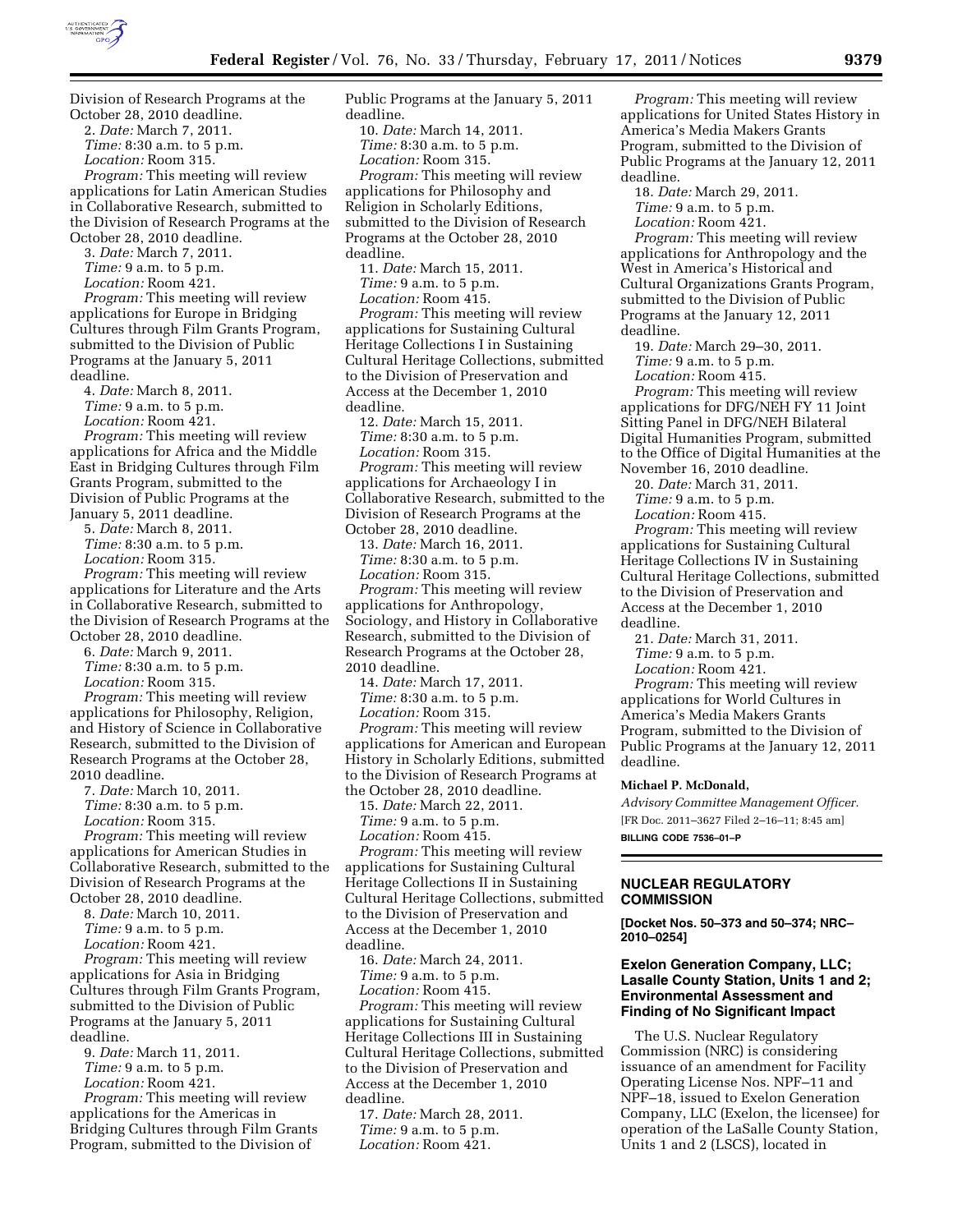Marseilles, Illinois. In accordance with Title 10 to the Code of Federal Regulations (10 CFR) Section 51.21, the NRC prepared an environmental assessment documenting its finding. The NRC concluded that the proposed actions will have no significant environmental impact.

### **Environmental Assessment**

### *Identification of the Proposed Action*

The proposed action would revise the Facility Operating Licenses for LSCS to possess, but not separate, byproduct material, specifically Class B and Class C low-level radioactive waste (LLRW), from the following Exelon owned nuclear power stations: Braidwood Station, Units 1 and 2 (Braidwood), Byron Station, Units 1 and 2 (Byron), and Clinton Power Station, Unit 1 (Clinton). The LLRW will be stored in LSCS's interim radwaste storage facility (IRSF).

The proposed action is in accordance with the licensee's application dated January 6, 2010, as supplemented by letters dated August 20, October 14, and December 2, 2010.

#### *The Need for the Proposed Action*

The proposed action is needed to provide the licensee with adequate interim storage capacity for Class B and Class C LLRW, since it does not currently have access to a licensed disposal facility for this LLRW. This is due to the State of South Carolina's licensed LLRW disposal facility, located in Barnwell, which has limited access for radioactive waste generators located in states that are not part of the Atlantic Low-Level Waste Compact. Illinois is not a member of the Atlantic Low-Level Waste Compact. Therefore, Exelon facilities located in Illinois do not have access to the Barnwell disposal facility for their Class B and Class C LLRW. LSCS has a LLRW storage facility capable of safely storing a large amount of LLRW, on an interim basis. The other Exelon facilities in Illinois do not have the capability to store all of the LLRW they generate. The building at LSCS is designed to comply with NRC regulatory guidance, primarily Generic Letter 81–38, ''Storage of Low-Level Radioactive Wastes at Power Reactor Sites'' and to meet the radiation protection standards in 10 CFR Part 20, ''Standards for Protection Against Radiation,'' and 40 CFR Part 190, ''Environmental Radiation Protection Standards for Nuclear Power Operations.''

## *Environmental Impacts of the Proposed Action*

The proposed action involves the transportation of LLRW from Exelon's Braidwood, Byron, and Clinton nuclear power plants for interim storage at LSCS. The LLRW will be transported by truck in accordance with U.S. Department of Transportation and NRC regulations. The distance between the plant sites is less than the distance that was previously traveled to the Barnwell disposal facility in South Carolina. The licensee anticipates that there will be approximately five to eight shipments a year of LLRW to LSCS from the combination of the Braidwood, Byron, and Clinton stations. The projected number of shipments is consistent with the past annual average number of shipments to the Barnwell facility. The proposed action will reduce the total annual number of miles driven for the transport of LLRW. With less miles traveled, it is expected that there will be no change or possibly a corresponding reduction in the impacts associated with transportation such as lower radiation exposure to the truck driver and members of the public along the transportation route. The proposed action would not result in an increased risk of accidents and radiological hazards beyond those associated with the transport to the Barnwell facility. There will be no change to radioactive effluents from the power plants and the LLRW containers that affect radiation exposure to plant workers and members of the public. The interim storage building is designed to comply with NRC regulatory guidance, primarily Generic Letter 81–38, ''Storage of Low-Level Radioactive Wastes at Power Reactor Sites'' and to meet the radiation protection standards in 10 CFR part 20, ''Standards for Protection Against Radiation,'' and 40 CFR part 190, ''Environmental Radiation Protection Standards for Nuclear Power Operations.'' The cumulative dose from handling the LLRW from LSCS and from the additional LLRW from Braidwood, Byron, and Clinton will be controlled by station procedures to ensure compliance with the radiation dose standards to workers and members of the public. Based on this information, the staff concludes that the radiological impacts associated with the transportation, handling, and storage of LLRW at LSCS will not result in a significant impact to plant workers and members of the public.

The proposed action does not involve a change to plant buildings or land areas on the LSCS site. The proposed action does not result in changes to land use

or water use, or result in changes to the quality or quantity of non-radiological effluents. With less miles traveled, it is expected that there will be no change or possibly a corresponding reduction in the impacts associated with transportation such as reduced use of fossil fuel and reduced air emissions that would affect air quality. No changes to the National Pollutant Discharge Elimination System permit are needed. No effects on the aquatic or terrestrial habitat in the vicinity of the plant, or to threatened, endangered, or protected species under the Endangered Species Act, or impacts to essential fish habitat covered by the Magnuson-Stevens Act are expected. There are no impacts to historical and cultural resources. There would be no impact to socioeconomic resources. Therefore, no changes to or different types of non-radiological environmental impacts are expected as a result of the proposed exemption.

Accordingly, the NRC staff concludes that there are no significant environmental impacts associated with the proposed action.

The NRC staff's safety evaluation will be provided in the license amendment, if approved by the NRC, which will be issued as part of the letter to the licensee approving the proposed action.

## *Environmental Impacts of the Alternatives to the Proposed Action*

As an alternative to the proposed actions, the NRC staff considered denial of the proposed actions (*i.e.,* the ''noaction'' alternative). Denial of the exemption request would result in no change in current environmental impacts. The environmental impacts of the proposed exemption and the ''no action'' alternative are similar.

#### *Alternative Use of Resources*

The action does not involve the use of any different resources than those considered in the NUREG–0486, ''Final Environmental Statement related to the Operation of the LaSalle County Station, Units 1 and 2 dated November 1978''.

# *Agencies and Persons Consulted*

In accordance with its stated policy, on December 15, 2010, the NRC staff consulted with the Illinois State official, Paul Smith, Nuclear System Analysis Section Chief, regarding the environmental impact of the proposed action. The State official had no comments.

# **Finding of No Significant Impact**

On the basis of the environmental assessment, the NRC concludes that the proposed action will not have a significant effect on the quality of the